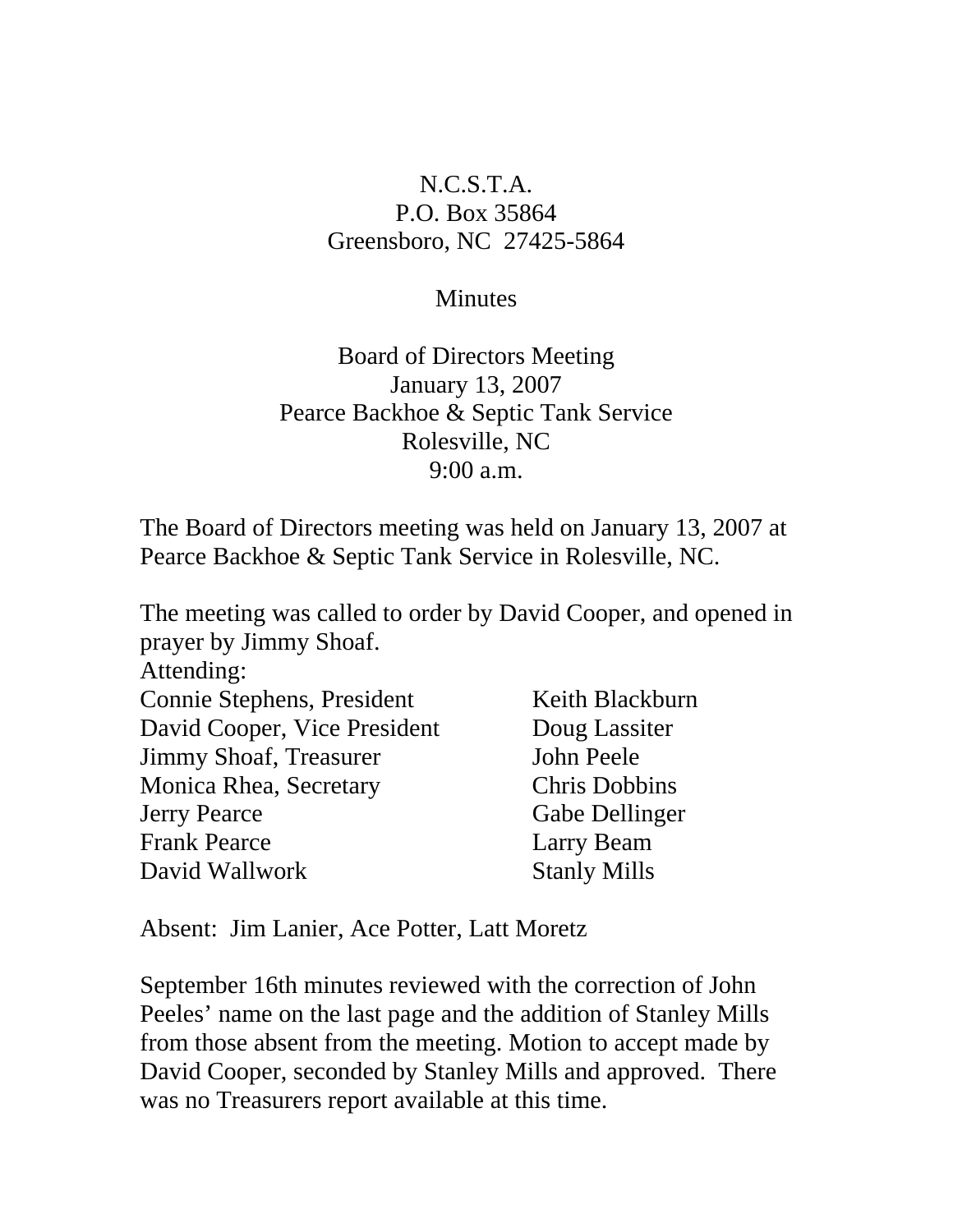Old Business discussed included; \*The endorsement of the Certification Board. \* The subcommittee to meet with Dr. Hoover has no report on the possible partnership with NC State at this time. \*Two open positions at DENR still not filled.

The regional meetings for the registration for Installer Certification have began and have been very well attended so far. A motion was made by Jimmy Shoaf, seconded by Keith Blackburn to do a mass mailing concerning the upcoming conference from the list obtained at each of these regional registration meetings. The schedule for upcoming meetings were passed out and discussed. The Affidavit has been changed to remove the Environmental Health Specialist from the form due to opposition from some Health Departments.

Changes to the On-Site rules are in draft form ready to go to rules committee. They must be in hands 90 days prior to meeting. They have failed to do this repeatedly. The previous proposal was to pull out the tank rules and send them through separately. This was taken to Andy Adams and he first agreed, but then ask us not to due to the likelihood of confusion. Doug asked the Boards opinion, and Jimmy Shoaf made the motion to pull out the tank rules and send them through on their own due to the many delays that have occurred in the past. Gabe Dellinger seconded. All approved. General Assembly comes back in session on January 24, 2007.

The upcoming Convention on March  $27<sup>th</sup>$ -30<sup>th</sup> is in the planning phases. The speakers and agenda for classes are still being put together. There is a new registration form. Each attendee will need to fill out an individual form to indicate the type and amount of continuing education hours he or she will need. Pre-registration will be required to try to have a good idea of how many people we will have to accommodate in the class rooms and the banquet.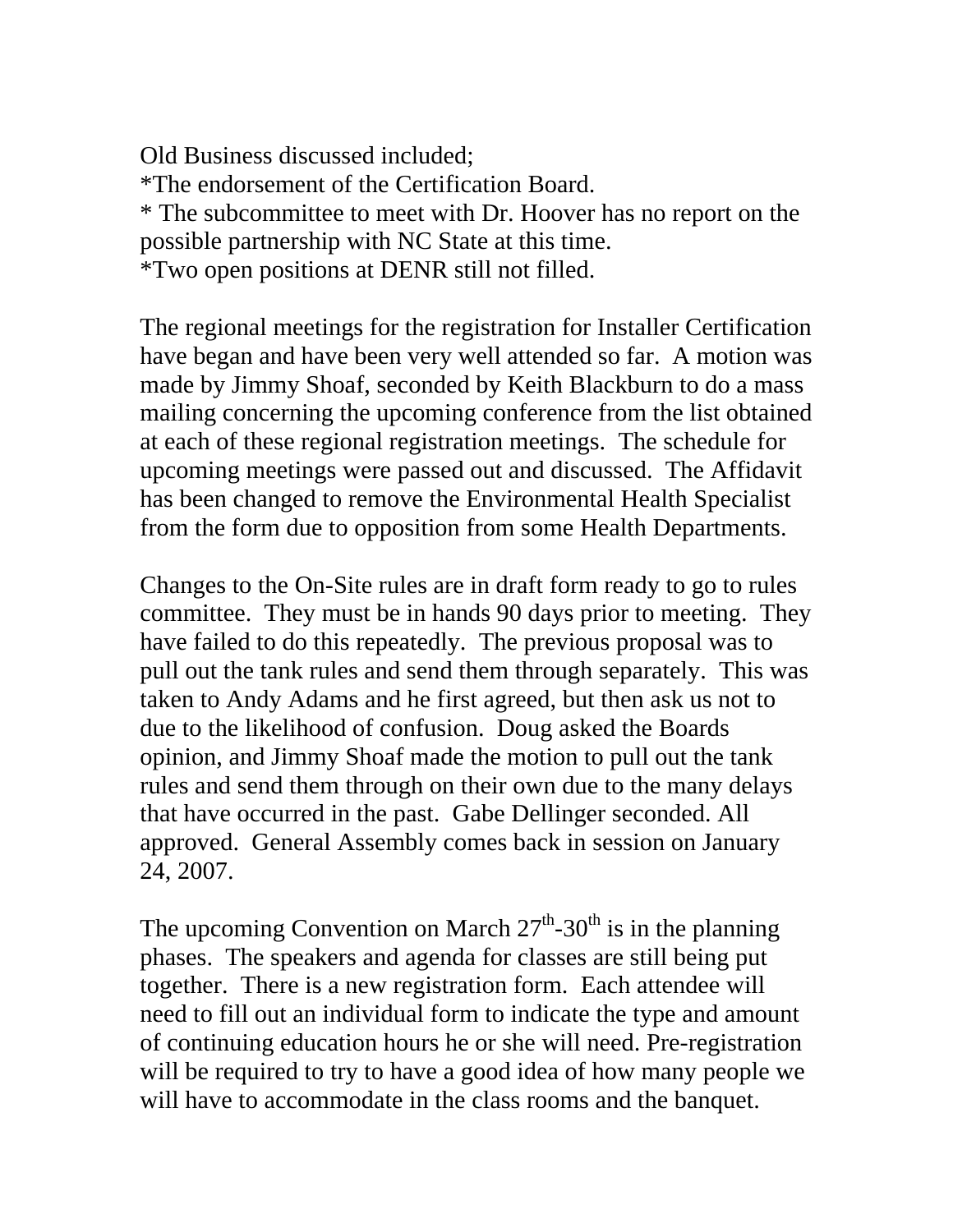A cut-off date of March 5, 2007 was decided on. After the registration is received, a conference agenda and name badges will be mailed to each registrant. Connie suggest that the Board Members wear a special name badge so they will be easily recognized and available to answer questions or direct members to the classrooms, etc. The Gala will be held on Thursday evening, the Annual Business meeting breakfast will be on Friday morning followed by the exam for Certified Installers. Each company is required to have at least one certified installer. If the sole certified installer leaves the company or passes away, the company will have 60 days to keep operating while obtaining a new certified installer.

Changes to the Septage Rules will be reviewed at the conference by Ted Lyons. Several suggestions have been made for the website. We have a request to increase the information on the site. The conference information will be sent to be put on next week. Another suggestion was to include a classified section that would be free to members and available at a charge for nonmembers. The availability to link to individual company websites was also discussed.

Review of situation of concern of a long time member, Kivett and Son. Benny has been in poor health and as a result, they were late in mailing in their 2007 package to Ted Lyons. The rules state that a 50% late fee shall be charged **not** may be charged therefore, there was no way around paying this fee. Several association members joined together to pay the late fee for the Kivetts' to avoid any further financial hardship on the family.

There has been a change in the Lobbying laws that prevent any registered lobbyist from sending money from any account for any fundraiser for a political candidate. Doug suggests that we may want to establish a Political Action Committee. He will follow up with more information on this at a later date.